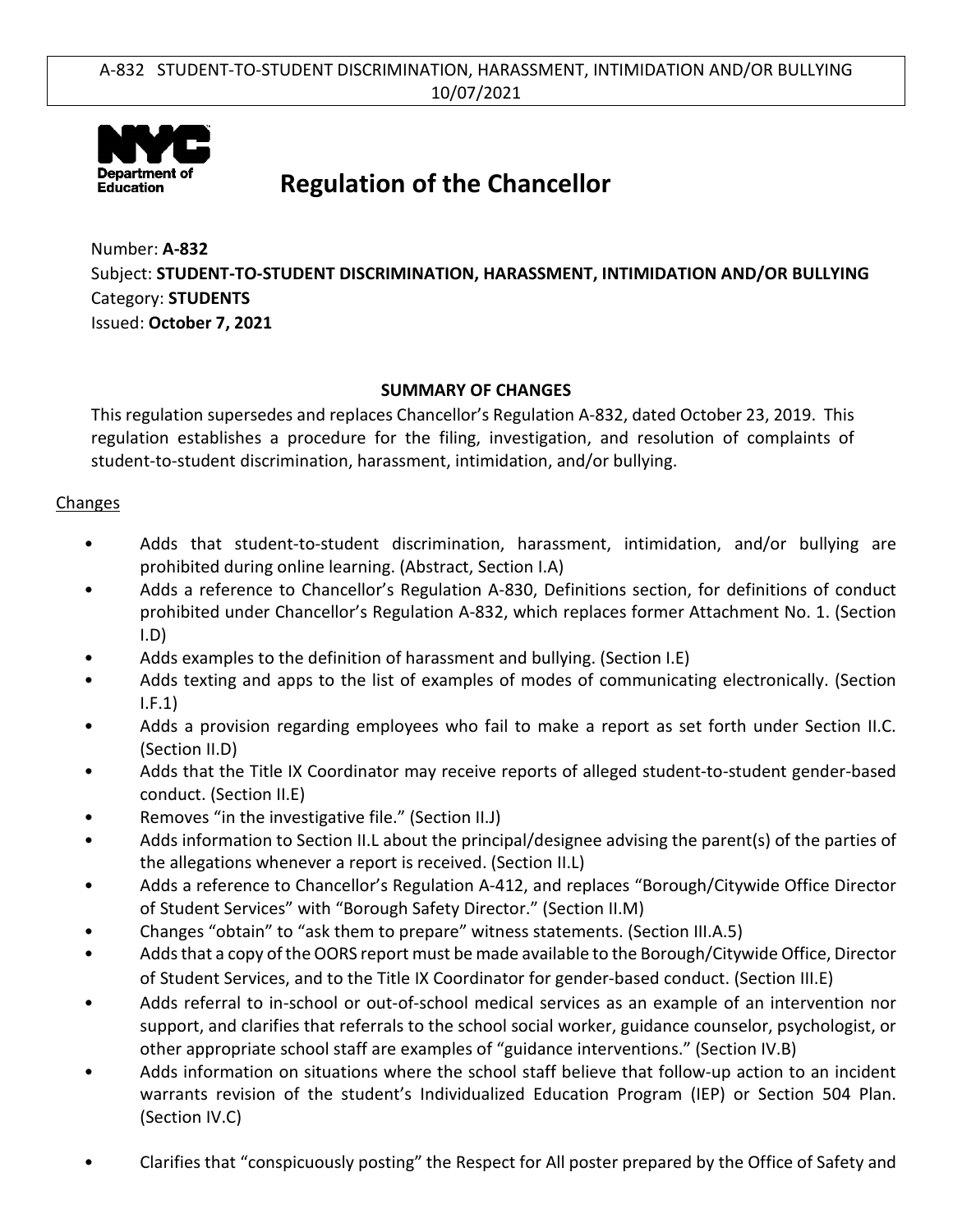## A-832 STUDENT-TO-STUDENT DISCRIMINATION, HARASSMENT, INTIMIDATION AND/OR BULLYING 10/07/2021

Youth Development (OSYD) means "in locations deemed highly visible to students, parents, and staff," and adds that schools should make every effort to post this information as early as possible in the school year. (Section V.A)

- Adds that each school must annually distribute the written materials prepared by OSYD, and that these materials include information on whom parents may contact outside the school for additional support. (Section V.B)
- Adds that each principal/designee should make every effort to provide student and parents the name and contact information of the RFA liaison as early as possible in the school year. (Section V.C)
- Updates the information each principal must submit in its annual Consolidated School and Youth Development Plan. (Section VI)
- Adds "including providing supports and interventions" to Section VII on confidentiality.
- Adds "Alternate Reporting Procedure" as Section VIII.
- Throughout, adds hyperlinks to referenced Chancellor's Regulations.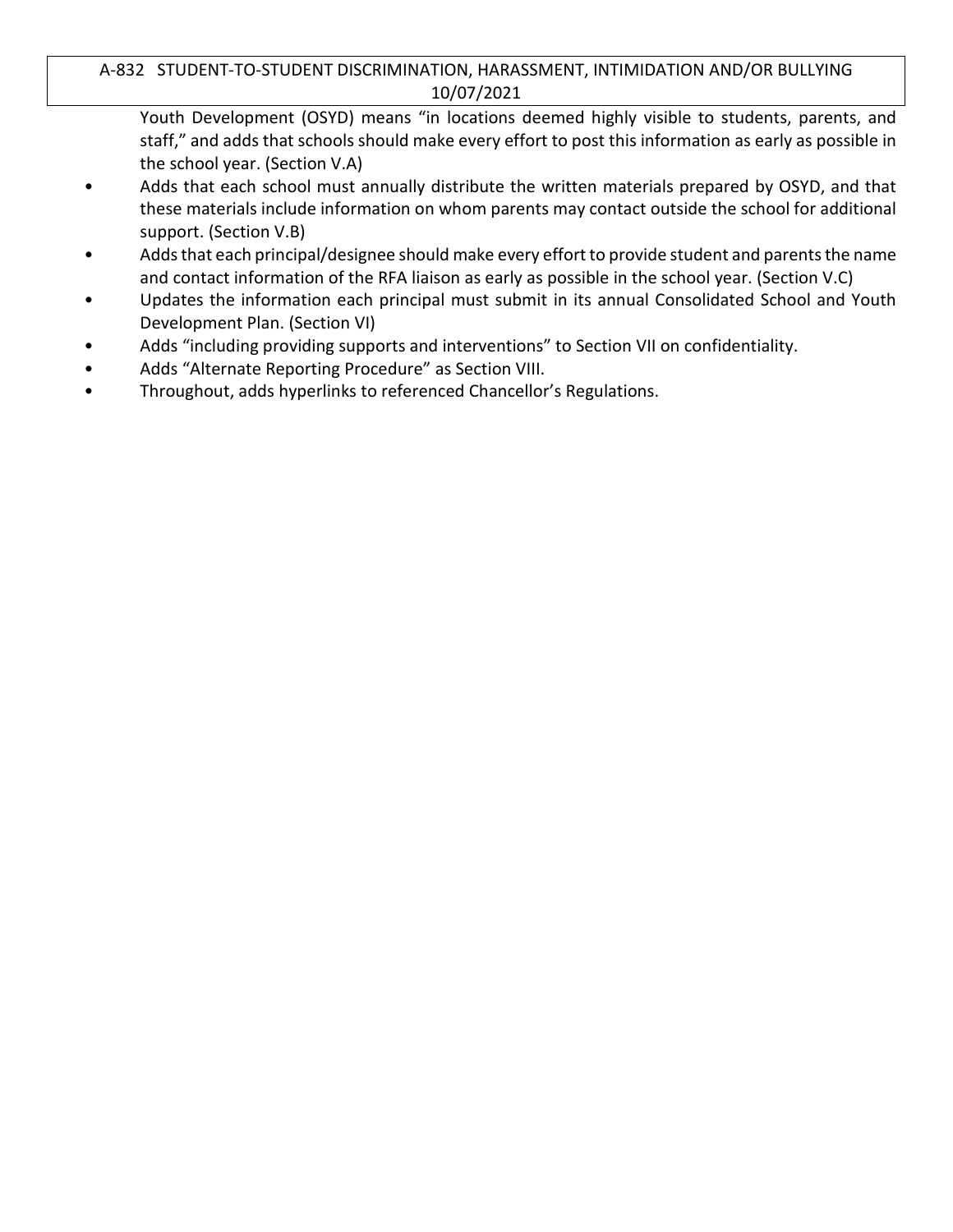

# **Regulation of the Chancellor**

Number: **A-832** Subject: **STUDENT-TO-STUDENT DISCRIMINATION, HARASSMENT, INTIMIDATION AND/OR BULLYING** Category: **STUDENTS** Issued: **October 7, 2021**

#### **ABSTRACT**

It is the policy of the New York City Department of Education ("DOE") to maintain a safe and supportive learning and educational environment that is free from harassment, intimidation and/or bullying committed by students against other students and discrimination by students against other students on account of actual or perceived race, color, creed, ethnicity, national origin, citizenship/immigration status, religion, gender, gender identity, gender expression, sexual orientation, disability, or weight. Such discrimination, harassment, intimidation and/or bullying is prohibited and will not be tolerated in school, during school hours, during online learning, before or after school, while on school property, at schoolsponsored events, while traveling in vehicles funded by the DOE or off school property when such behavior disrupts or would foreseeably disrupt the educational process or endangers or would foreseeably endanger the health, safety, morals, or welfare of the school community. This regulation sets forth reporting, investigative, notification, and follow-up procedures for student-to-student discrimination, harassment, intimidation and/or bullying. Students who have engaged in behavior which violates this regulation will receive interventions, supports, and disciplinary responses, as appropriate, consistent with the Citywide Behavioral Expectations to Support Student Learning ("Discipline Code") and Chancellor's Regulation A-443. Victims and witnesses will receive interventions and supports as appropriate. For complaints of peer sexual harassment, please refer to Chancellor's Regulation A-831.

#### **I. POLICY**

A. It is the policy of the DOE to maintain a safe and supportive learning and educational environment that is free from discrimination, harassment, intimidation and/or bullying committed by students against other students. Discrimination, harassment, intimidation, and/or bullying are prohibited in school, while on school property, during school hours, during online learning, before or after school, at school-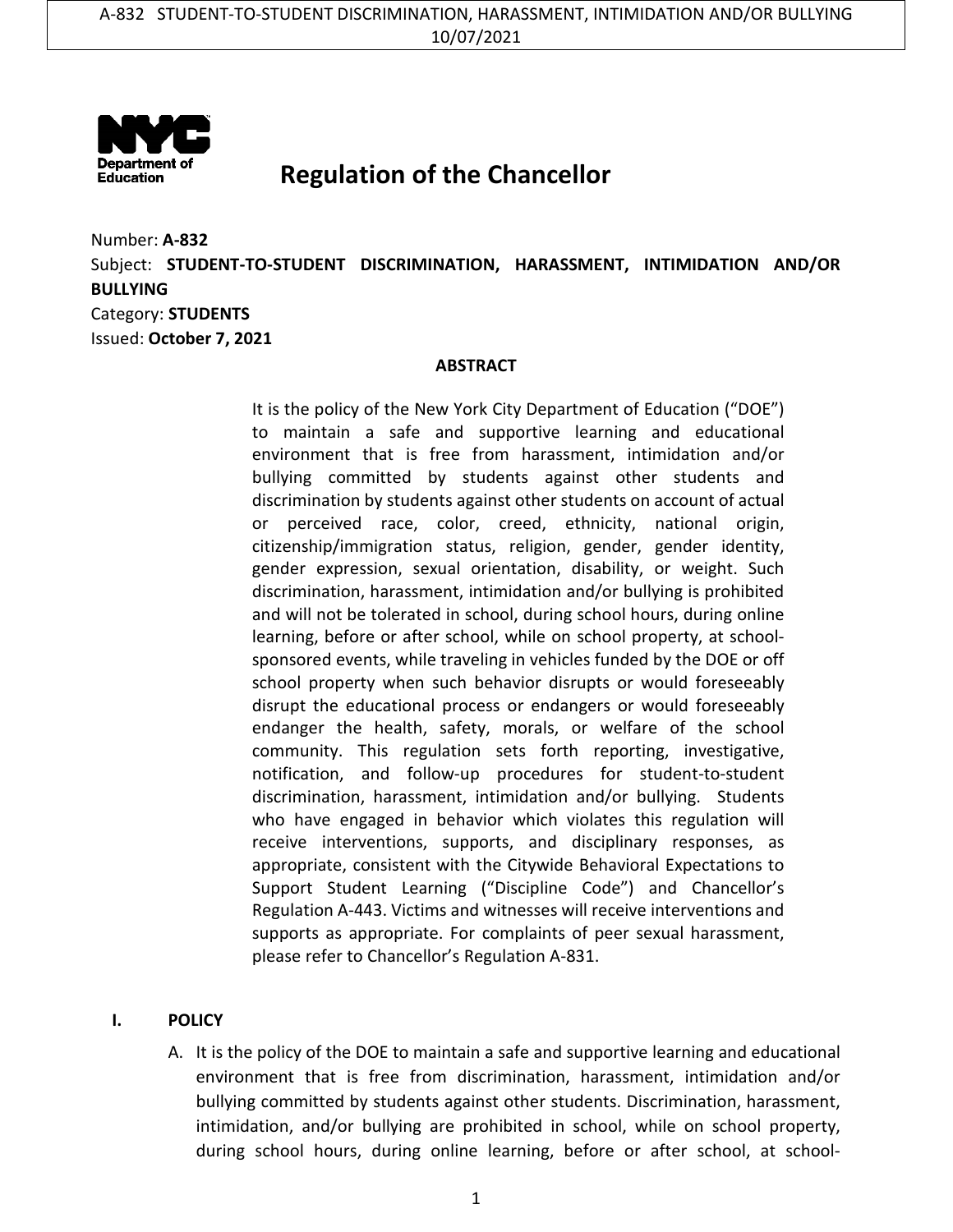## A-832 – STUDENT-TO-STUDENT DISCRIMINATION, HARASSMENT, INTIMIDATION AND/OR BULLYING – 10/07/2021

sponsored events, or while traveling in vehicles funded by the DOE. Such behavior is also prohibited off school property when it disrupts or would foreseeably disrupt the educational process or endangers or would foreseeably endanger the health, safety, morals, or welfare of the school community.

- B. It is the policy of the DOE to prohibit retaliation against any student, parent, or DOE employee who in good faith reports or participates in an investigation of allegations of student-to-student discrimination, harassment, intimidation and/or bullying. Any adverse act against individuals due to their participation in such protected activity is considered retaliatory. Allegations of retaliation will be investigated and subject to appropriate disciplinary action if substantiated. The term "parent," whenever used in this regulation, means the student's parent(s) or guardian(s), or any person(s) in a parental or custodial relationship to the student, or the student, if the student is an emancipated minor or has reached 18 years of age.
- C. It is a violation of this regulation for any student to harass, intimidate or bully another student.
- D. It is a violation of this regulation for any student to discriminate against another student on account of actual or perceived race, color, creed, ethnicity, national origin, citizenship/immigration status, religion, gender, gender identity, gender expression, sexual orientation, disability, or weight. See Chancellor's Regulation A-830 (Definitions section, [https://www.schools.nyc.gov/docs/default-source/default](https://www.schools.nyc.gov/docs/default-source/default-document-library/a-830)[document-library/a-830\)](https://www.schools.nyc.gov/docs/default-source/default-document-library/a-830) for definitions of conduct prohibited by this Regulation.
- E. Harassment and bullying are the creation of a hostile school environment for another student by conduct or by threats, intimidation, or abuse, including cyberbullying, that either:
	- 1. have or would have the effect of unreasonably and substantially interfering with a student's educational performance, opportunities, or ability to participate in or benefit from an educational program (e.g., the student is not regularly attending classes; the student's academic performance or performance in class has changed), school- sponsored activity or any other aspect of a student's education (e.g., the student is no longer regularly attending extracurricular activities or level of participation is changed); or
	- 2. have or would have the effect of unreasonably and substantially interfering with a student's mental, emotional, or physical well-being (e.g., the student's behavior in school is impacted; the student is withdrawn or isolating themselves; the student appears to be anxious, depressed, or distracted); or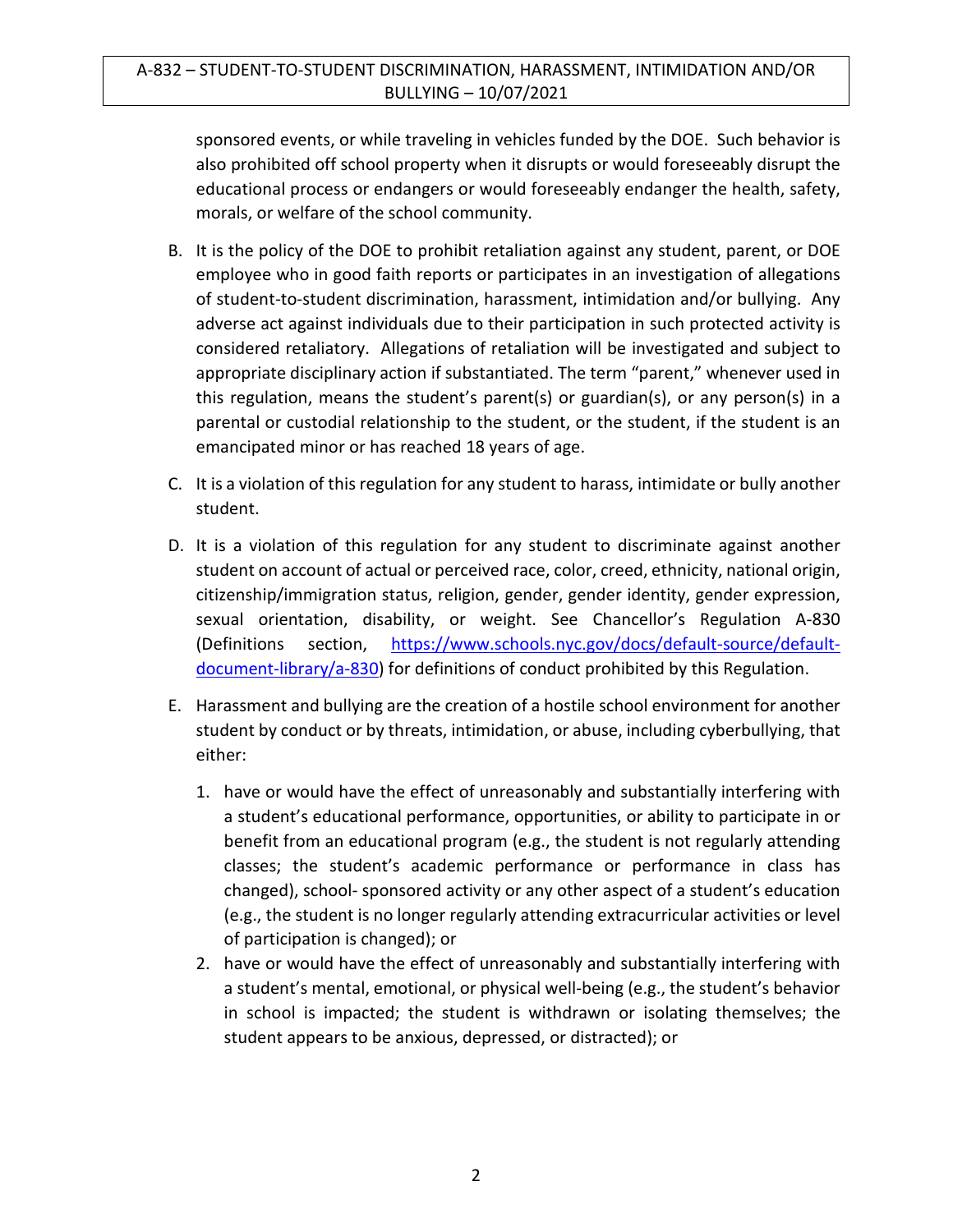- 3. reasonably cause or would reasonably be expected to cause a student to fear for their physical safety (e.g., the student and/or other students or staff have expressed concerns about the student's safety); or
- 4. reasonably cause or would reasonably be expected to cause physical injury or emotional harm to a student.

Acts of student-to-student harassment and bullying include but are not limited to harassment, intimidation and/or bullying on account of actual or perceived race, color, creed, ethnicity, national origin, citizenship/immigration status, religion, gender, gender identity, gender expression, sexual orientation, disability, or weight.

- F. Student-to-student discrimination, harassment, intimidation and/or bullying may take many forms and can be physical, non-verbal, verbal, or written. It may be a single incident or a series of related incidents.
	- 1. Electronically communicated discrimination, harassment, intimidation and/or bullying means communications via technology including, but not limited to: internet; cell phone; email; personal digital assistant; wireless handheld device; social media; blogs; texting; apps; chat rooms; and gaming systems.
	- 2. Acts of student-to-student discrimination, harassment, intimidation and/or bullying may include but are not limited to:
		- physical violence;
		- stalking;
		- threats, taunts, teasing;
		- aggressive or menacing gestures;
		- exclusion from peer groups designed to humiliate or isolate;
		- using derogatory language;
		- making derogatory jokes, name calling, or slurs, including statements based on a student's actual or perceived race, color, creed, ethnicity, national origin, citizenship/immigration status, religion, gender, gender identity, gender expression, sexual orientation, disability or weight;
		- written or graphic material, including graffiti, photographs, drawings, or videos, containing comments or stereotypesthat are derogatory of others that are electronically circulated or are written or printed;
		- verbal or physical conduct that threatens another with harm;
		- hazing; and
		- deliberately using a name, mispronouncing a name or using a pronoun in a manner that discriminates, harasses, bullies, or intimidates based on a student's actual or perceived race, color, creed, ethnicity, national origin,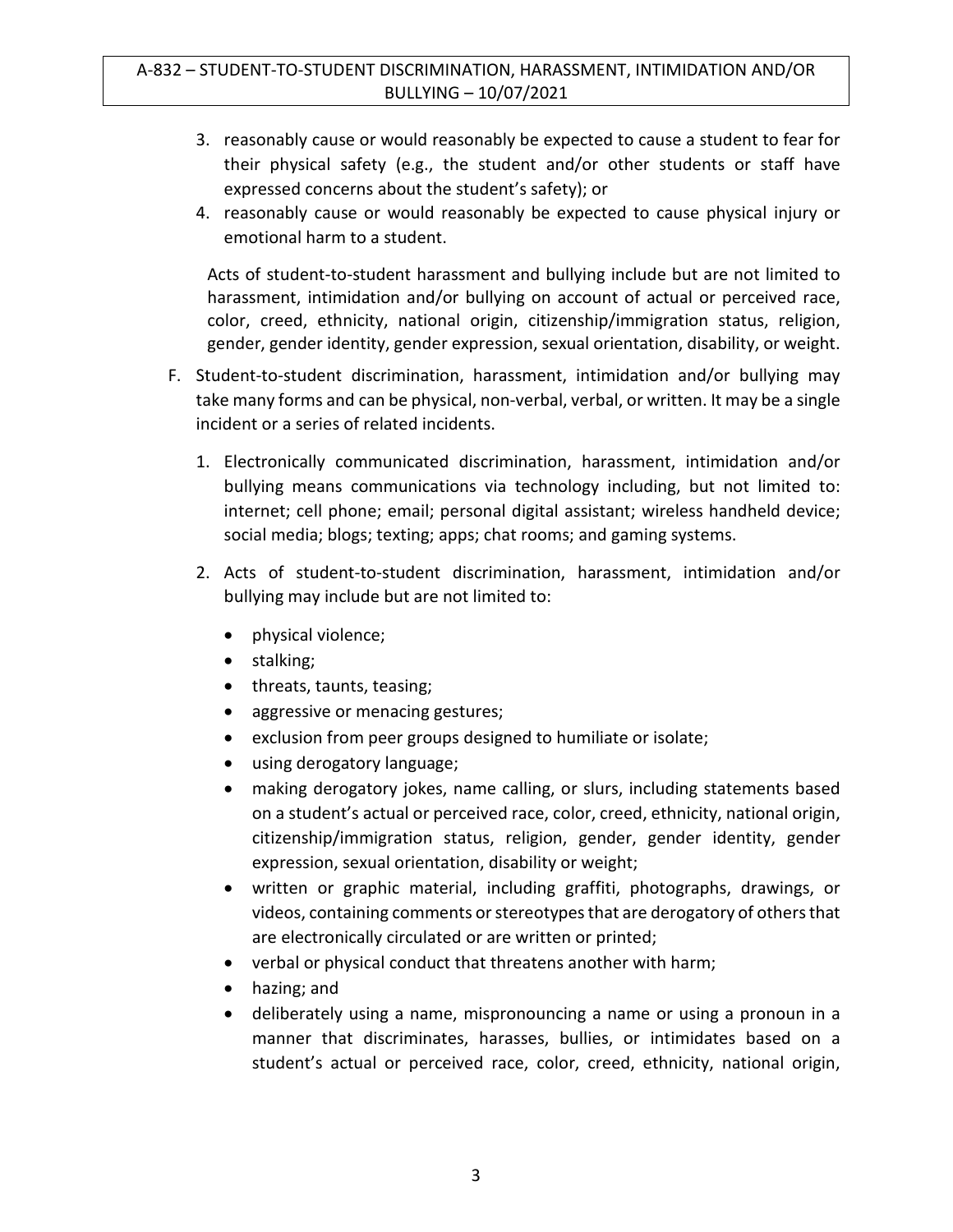citizenship/immigration status, religion, gender, gender identity, gender expression, sexual orientation, disability or weight.

#### **II. REPORTING PROCEDURES**

- A. "Report" as used in this regulation means a report of alleged student-to-student discrimination, harassment, intimidation and/or bullying reported by the alleged victim or others (e.g., staff, parents, other students).
- B. Each principal must designate at least one (1) staff member to serve as a Respect for All liaison ("RFA liaison") to whom reports may be made and who serves as a resource for students and staff. The RFA liaison must be a licensed administrator, supervisor, teacher, guidance counselor, school psychologist, or social worker who works at the school full-time.
	- 1. At all times, there must be at least one (1) RFA liaison in the school who has received the training set forth in Section V.E-F. In the event an RFA liaison vacates their appointment, the principal must ensure that an RFA liaison has been appointed and received such training within thirty (30) days. In the interim, the principal must immediately designate an interim RFA liaison.
	- 2. In the event an RFA liaison is temporarily unable to perform their duties in the school for an extended period of time, and there is no other RFA liaison, the principal must designate another person to serve on an interim basis until the RFA liaison returns.
- C. Any staff member who witnesses student-to-student discrimination, harassment, intimidation and/or bullying or who has knowledge or information or receives notice that a student may have been the victim of such behavior by another student is required to promptly verbally report the alleged act to the RFA liaison(s) or to the principal/designee within one (1) school day and submit the [Complaint Reporting](https://cdn-blob-prd.azureedge.net/prd-pws/docs/default-source/default-document-library/a-832-reporting-form.pdf?sfvrsn=43ca4491_6)  [Form](https://cdn-blob-prd.azureedge.net/prd-pws/docs/default-source/default-document-library/a-832-reporting-form.pdf?sfvrsn=43ca4491_6) (available at [https://cdn-blob-prd.azureedge.net/prd-pws/docs/default](https://cdn-blob-prd.azureedge.net/prd-pws/docs/default-source/default-document-library/a-832-reporting-form.pdf?sfvrsn=43ca4491_6)[source/default-document-library/a-832-reporting-form.pdf?sfvrsn=43ca4491\\_6\)](https://cdn-blob-prd.azureedge.net/prd-pws/docs/default-source/default-document-library/a-832-reporting-form.pdf?sfvrsn=43ca4491_6) describing the incident to the RFA liaison or the principal/designee no later than two (2) school days after making the verbal report. The principal/designee must ensure that hard copies of the Complaint Reporting Forms (available at [https://cdn-blob](https://cdn-blob-prd.azureedge.net/prd-pws/docs/default-source/default-document-library/a-832-reporting-form.pdf?sfvrsn=43ca4491_6)[prd.azureedge.net/prd-pws/docs/default-source/default-document-library/a-832](https://cdn-blob-prd.azureedge.net/prd-pws/docs/default-source/default-document-library/a-832-reporting-form.pdf?sfvrsn=43ca4491_6) [reporting-form.pdf?sfvrsn=43ca4491\\_6\)](https://cdn-blob-prd.azureedge.net/prd-pws/docs/default-source/default-document-library/a-832-reporting-form.pdf?sfvrsn=43ca4491_6) are readily available.
- D. An employee who fails to make a report as set forth above in Section II.C may be subject to discipline, which may include termination, mandatory training, and/or other appropriate follow up action.
- E. Students, parents, and individuals other than staff may report allegations of student-to-student discrimination, harassment, intimidation and/or bullying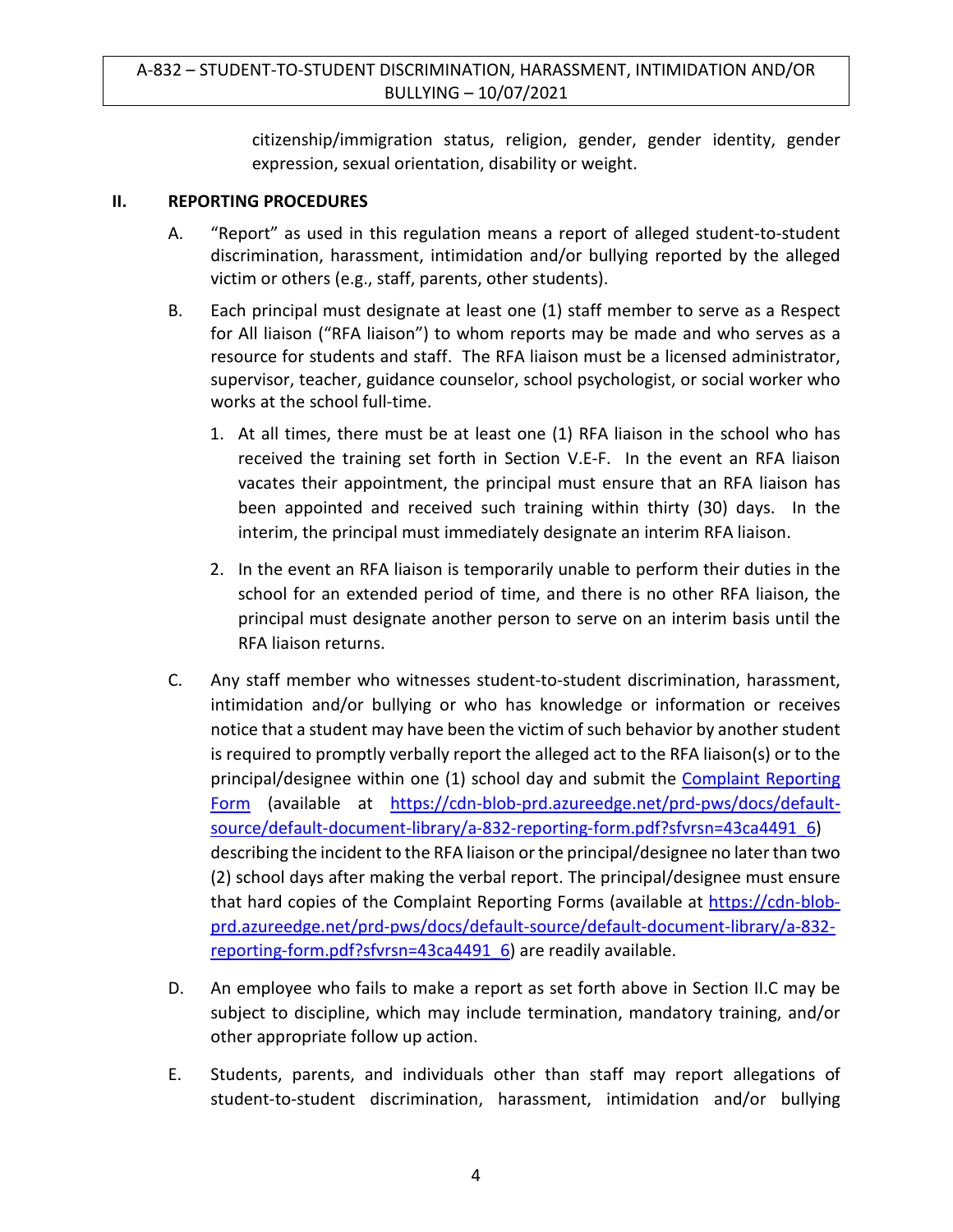verbally or in writing, including by submitting the [Complaint Reporting Form](https://www.schools.nyc.gov/docs/default-source/default-document-library/student-complaint-reporting-form) (available at [https://www.schools.nyc.gov/docs/default-source/default-document](https://www.schools.nyc.gov/docs/default-source/default-document-library/student-complaint-reporting-form)[library/student-complaint-reporting-form\)](https://www.schools.nyc.gov/docs/default-source/default-document-library/student-complaint-reporting-form) to the principal/designee, RFA liaison, or any other school staff member, for gender-based conduct notifying the Title IX Coordinator (by phone, email, or in person via the information listed in Section IX below), or via the online portal (available at https://www.nycenet.edu /bullyingreporting).

- F. Students who believe that they have been the victim of discrimination, harassment, intimidation and/or bullying by another student or who witness or have information of such incidents should immediately report such incidents.
- G. If a student or parent has concerns about making a report to the school, the student/parent may contact the Office of Safety and Youth Development ("OSYD") by e-mailing the report to [RespectforAll@schools.nyc.gov.](mailto:RespectforAll@schools.nyc.gov) Examples of circumstances where this might be appropriate include: if the student/parent is not sure the behavior is covered by the regulation; if the student/parent previously made a report and the behavior has continued; or if the student/parent is concerned about coming forward. In such circumstances, OSYD will determine the appropriate follow-up action consistent with this regulation.
- H. Students, parents and individuals other than staff may make an anonymous report, and such reports will be investigated and addressed pursuant to the procedures set forth in this regulation to the extent possible in light of the information provided by the anonymous reporter.
- I. The RFA liaison must immediately notify the principal/designee of any reports they receive.
- J. The principal/designee must ensure that all written reports (e.g., emails, reports made using the Complaint/Reporting Forms) are maintained at the school.
- K. The principal/designee must enter all reports into the DOE's Online Occurrence Reporting System ("OORS") within one (1) school day of receipt of the report and promptly investigate as set forth in Section III.
- L. The principal/designee must advise the parent(s) of the alleged victim and the accused student of the allegations whenever a report is received, and should advise them that the incident will be investigated and of the availability of appropriate supports and interventions. Upon request, copies of this regulation and related resources (available at [https://www.schools.nyc.gov/school-life/policies-for](https://www.schools.nyc.gov/school-life/policies-for-all/respect-for-all/respect-for-all-handouts)[all/respect-for-all/respect-for-all-handouts\)](https://www.schools.nyc.gov/school-life/policies-for-all/respect-for-all/respect-for-all-handouts) should be made available to parents electronically or in hard copy if parents do not have access to the electronic version.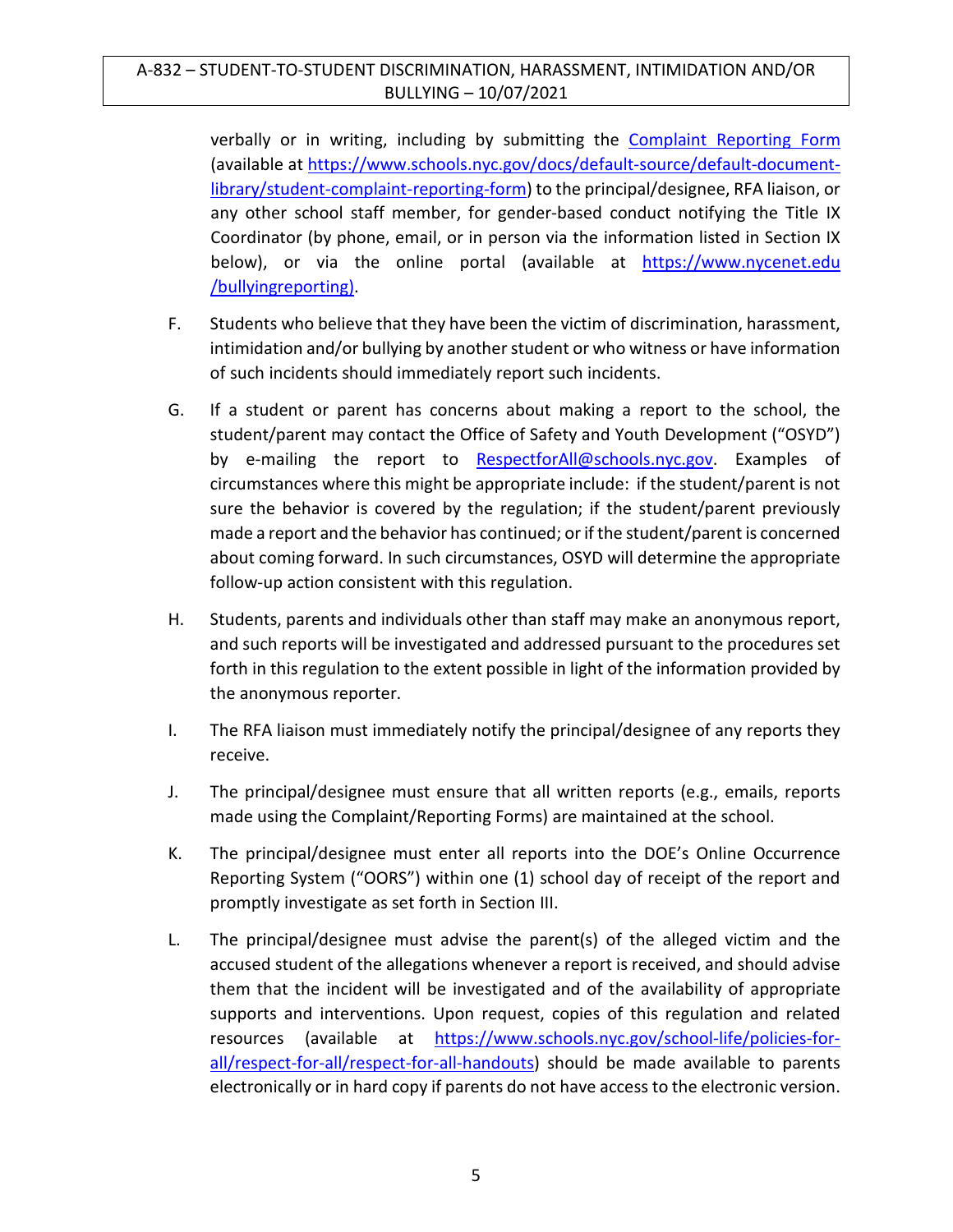Such notification must be made immediately but no later than two (2) school days following receipt of the report by the principal/designee. If the alleged victim informs the principal/designee of safety concerns in regard to such notification, the principal/designee shall decide whether to inform the alleged victim's parent(s) following consideration of privacy and safety concerns. The principal/designee may consult with their Senior Field Counsel, and with the Title IX Coordinator or Title IX Liaison for gender-based conduct, in making this decision.

- M. Where the principal/designee believes that the alleged conduct constitutes criminal activity, they must contact the police (see Chancellor's Regulation A-412, [https://www.schools.nyc.gov/docs/default-source/default-document-library/a-](https://www.schools.nyc.gov/docs/default-source/default-document-library/a-412-security-in-the-schools-english)[412-security-in-the-schools-english\)](https://www.schools.nyc.gov/docs/default-source/default-document-library/a-412-security-in-the-schools-english). The principal/designee may consult with their Senior Field Counsel and/or the Borough Safety Director.
- N. If the report cannot be investigated at the school level due to the nature and seriousness of the allegation(s), the principal/designee must consult with OSYD.

## **III. INVESTIGATION**

- A. All reports must be investigated. All parties and all witnesses must be interviewed separately, any investigative notes must be maintained, and the date of each interview must be documented. The principal/designee must take the specific investigative steps set forth below as soon as practicable, but no later than five (5) school days after receipt of the report:
	- 1. interview the alleged victim;
	- 2. ask the alleged victim to prepare a written statement which includes as much detail as possible, including a description of the behavior, when and where it took place and who may have witnessed it;
	- 3. interview the accused student and advise them that if the conduct has occurred, it must cease immediately;
	- 4. ask the accused student to prepare a written statement;
	- 5. interview any witnesses and ask them to prepare their written statements; and
	- 6. obtain any relevant evidence (e.g., video surveillance or audio recordings). The principal/designee should refer to DOE guidance on how to deal with inappropriate cyber-content and consult with their Borough Safety Director and Senior Field Counsel, if necessary.
- B. At the conclusion of the investigation, the principal/designee must review all the evidence and determine whether the allegations are substantiated by a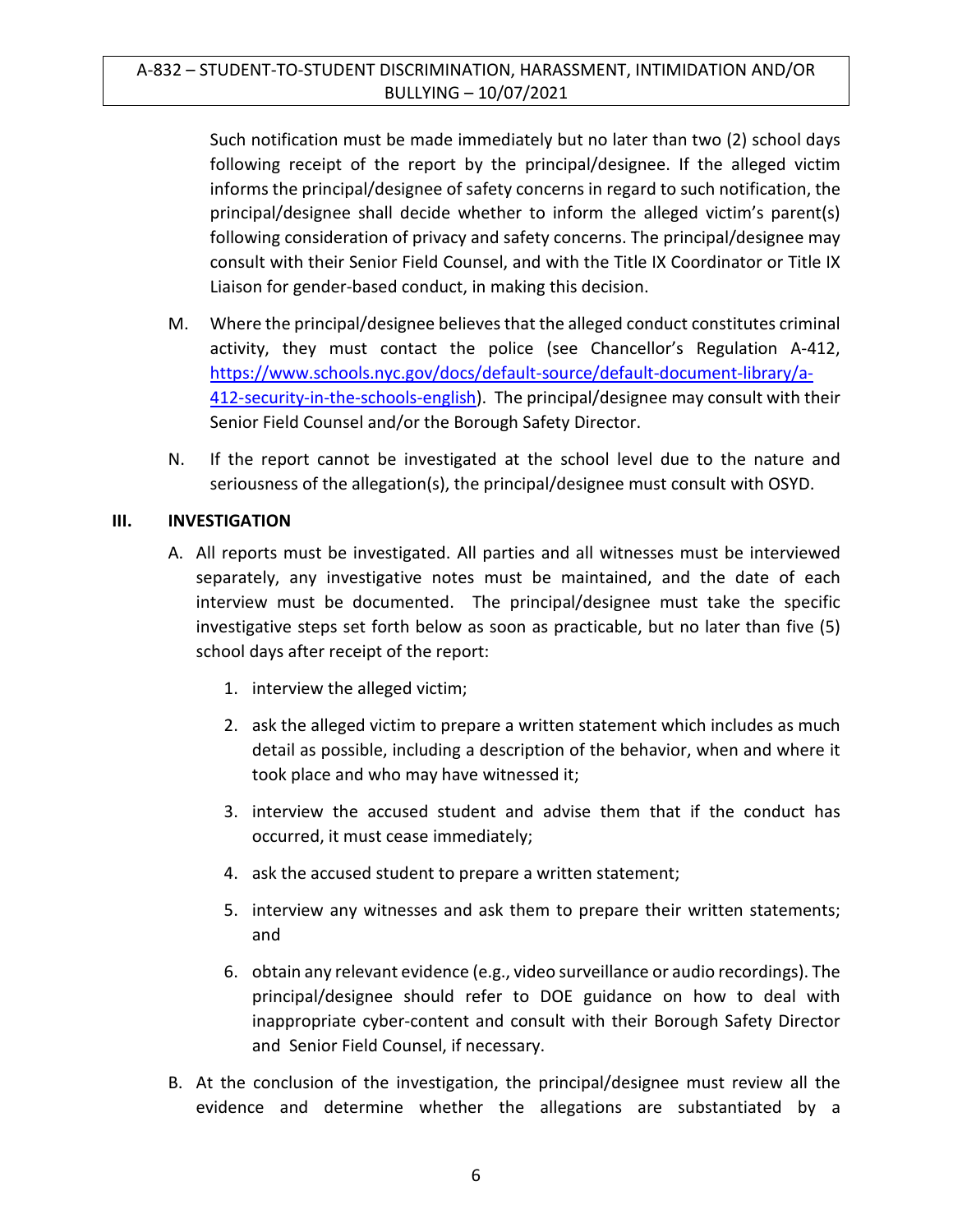preponderance of the evidence (i.e., whether based upon a review of all of the evidence, including the quality of the evidence and the credibility of the parties and witnesses, it is more likely than not that the alleged conduct occurred.)

- C. If the allegations are substantiated, the principal/designee must also determine whether the conduct violates this regulation. In making this determination the principal/designee must evaluate the totality of the circumstances surrounding the conduct. The principal/designee should consider a number of factors, which may include but are not limited to:
	- the ages of the parties involved;
	- the nature, severity and scope of the behavior;
	- the frequency and duration of the behavior;
	- the number of persons involved in the behavior;
	- the context in which the conduct occurred;
	- where the conduct occurred:
	- whether there have been other incidents in the school involving the same students;
	- whether the conduct adversely affected the victim's education, including attendance, academic performance or participation in extracurricular activities;
	- whether the conduct has affected the victim's behavior or social interactions in school;
	- whether concerns have been expressed about the victim's safety; and
	- whether the victim's mental, emotional or physical well-being have been impacted.
- D. At the conclusion of the investigation, the principal/designee must enter the following information into OORS: the investigative findings; a determination of whether the allegations have been substantiated; and a determination of whether the conduct constitutes a violation of this regulation. This information must be entered into OORS within ten (10) school days of receipt of the report, absent extenuating circumstances.
- E. The principal/designee must advise the parent(s) of the alleged victim and the parent(s) of the accused student in writing whether any allegations are substantiated and whether the conduct constitutes a violation of this regulation. If any of the allegations are substantiated, this notice must also advise the parents to contact the school to discuss the incident and any follow-up action and the availability of interventions and supports for their child, where applicable. Parents must be advised within ten (10) school days of receipt of the report, absent extenuating circumstances. If a decision was made not to notify the parents of the alleged victim as set forth in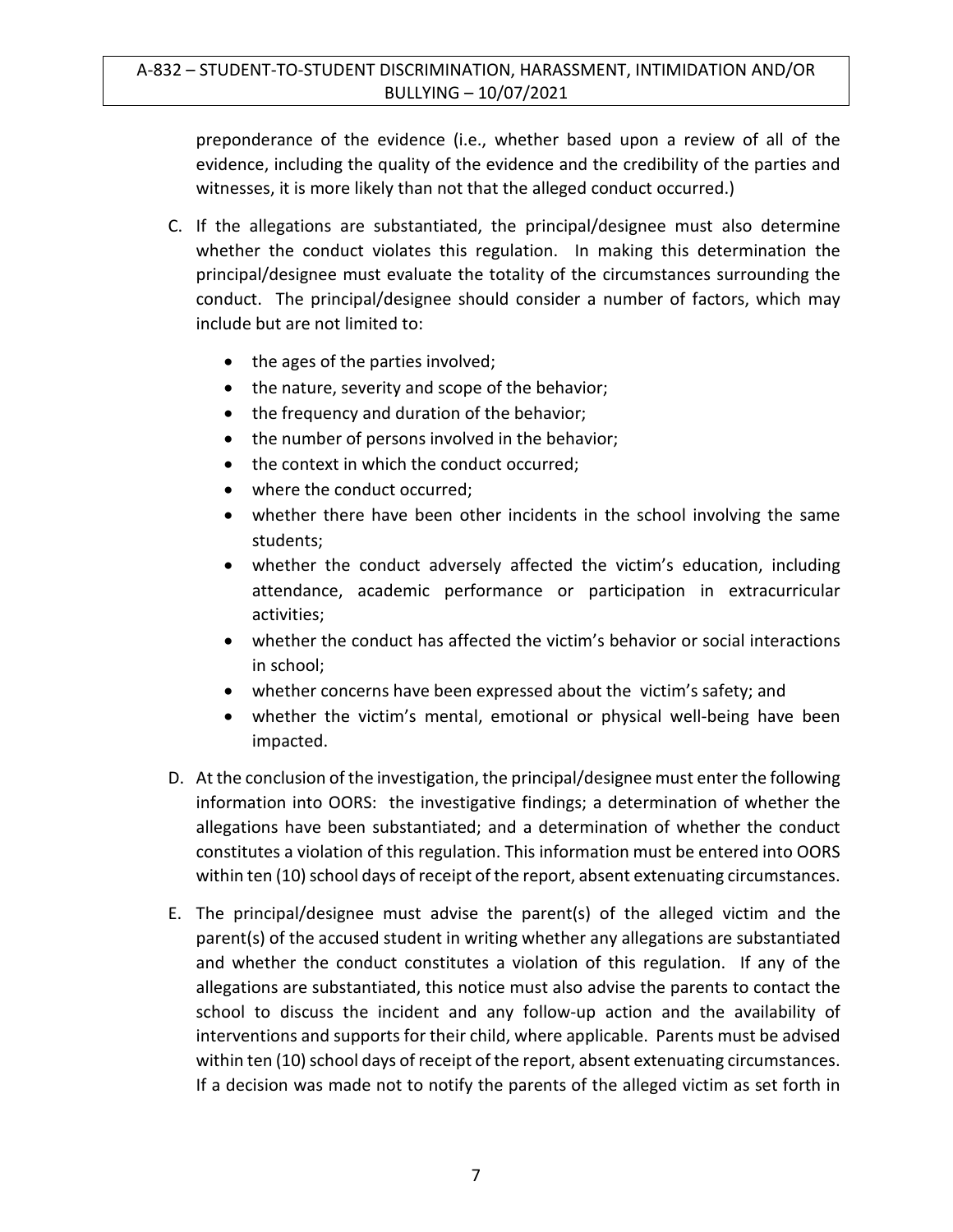Section II.K, such parents shall also not be advised of the information set forth in this paragraph. A copy of the OORS report must be made available to the Borough/Citywide Office, Director of Student Services, and to the Title IX Coordinator for gender-based conduct.

- F. The information set forth in Section III.E shall be provided in accordance with state and federal laws protecting the confidentiality of student record information. Therefore, the parents of the alleged victim may only be notified of any follow-up action, interventions or supports that pertain to the alleged victim and the parents of the accused student may only be notified of any follow-up action, interventions or supports that pertain to the accused student.
- G. If at any time before or during the course of the investigation, the principal/designee determines that interventions and supports are appropriate before the final outcome of an investigation to ensure the safety or the well-being of a student (including the alleged victim, the accused student and any witnesses), the student's parent must be notified, and appropriate interventions and supports should be documented, implemented, and monitored, and modified where appropriate, as set forth in Section IV.

## **IV. FOLLOW-UP ACTION**

- A. The principal/designee must take immediate steps and appropriate follow-up action to ensure that the conduct has stopped.
- B. Once the investigation is completed and a determination is made, as set forth in Section III, interventions and supports must be provided to the victim, the accused student, and witnesses, where appropriate. Such interventions and supports must be assessed on a case-by-case basis and must be monitored and modified, as appropriate. Interventions and supports include but are not limited to the following:
	- Referral to in-school or out-of-school medical services;
	- Guidance interventions (e.g., referral to the school social worker, guidance counselor, psychologist, or other appropriate school staff), or referral to community-based agencies, for counseling, support, and/or education or mental health services;
	- Academic supports and adjustments (e.g., change in classes, lunch/recess, or after-school program schedules);
	- Development of an individual support plan (an individual support plan must be developed and implemented for a student who has been the victim of two (2) or more substantiated violations of this regulation in the same school year and/or a student who has been found to have violated this regulation two (2) or more times in the same school year )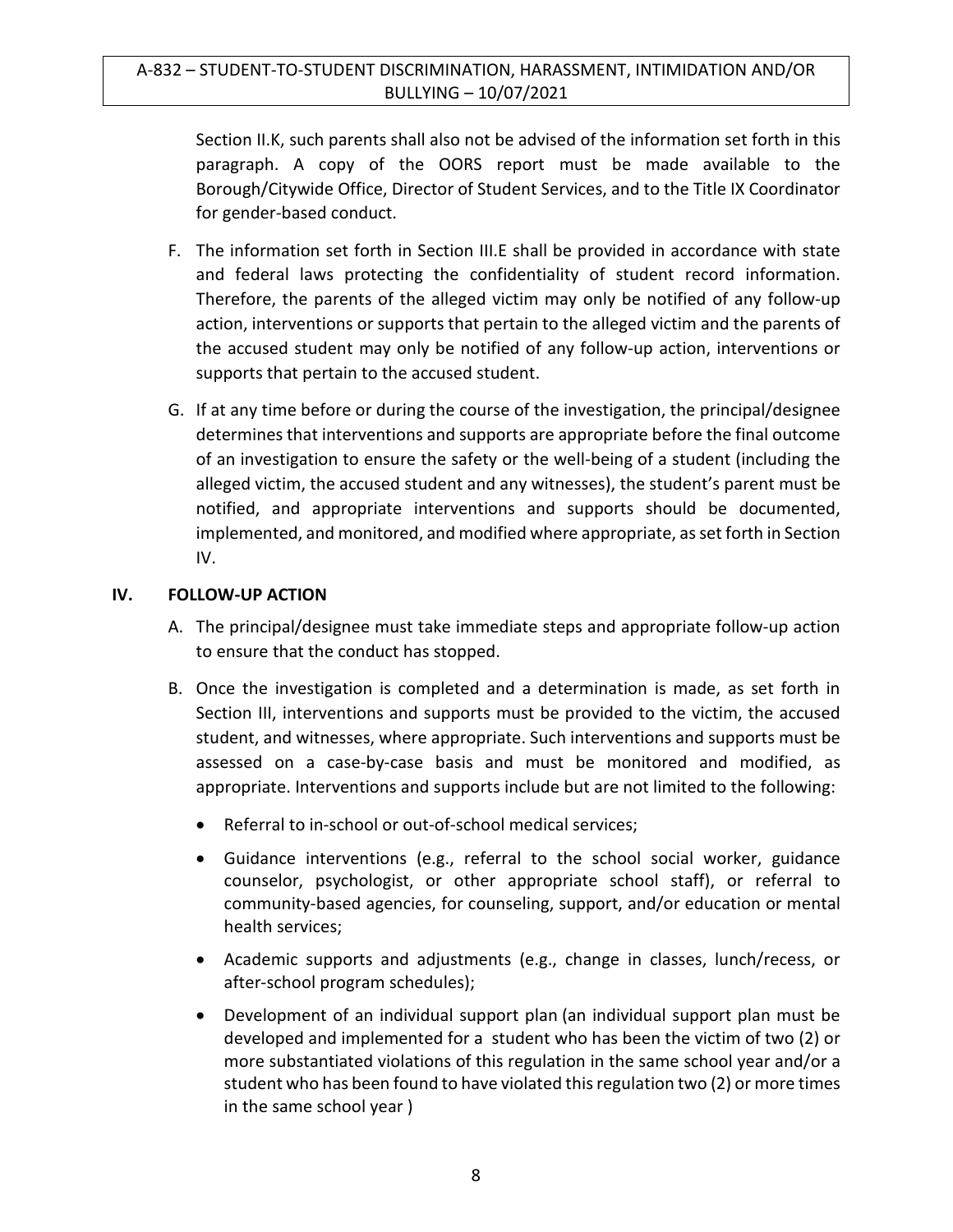Additional information about supports and interventions can be found in the Discipline Code. Neither mediation nor conflict resolution is under any circumstances an appropriate intervention for bullying or intimidation. (Also see Chancellor's Regulations A-101 [\(https://www.schools.nyc.gov/docs/default](https://www.schools.nyc.gov/docs/default-source/default-document-library/a101-admissions-readmissions-transfers-english)[source/default-document-library/a101-admissions-readmissions-transfers](https://www.schools.nyc.gov/docs/default-source/default-document-library/a101-admissions-readmissions-transfers-english)[english\)](https://www.schools.nyc.gov/docs/default-source/default-document-library/a101-admissions-readmissions-transfers-english) and A-449 [\(https://www.schools.nyc.gov/docs/default-source/default](https://www.schools.nyc.gov/docs/default-source/default-document-library/a-449-safety-transfers)[document-library/a-449-safety-transfers\)](https://www.schools.nyc.gov/docs/default-source/default-document-library/a-449-safety-transfers) which set forth the policies and procedures for obtaining a transfer if a transfer may be appropriate.)

- C. If school staff believe that follow-up action to an incident warrants revision of the student's Individualized Education Program (IEP) or Section 504 Plan, they should follow the appropriate procedures as outlined in Chancellor's Regulation A-710 [\(https://www.schools.nyc.gov/docs/default-source/default-document-library/a-710\)](https://www.schools.nyc.gov/docs/default-source/default-document-library/a-710) and the Special Education Standard Operating Procedures Manual (SOPM, [https://infohub.nyced.org/docs/default-source/default-document](https://infohub.nyced.org/docs/default-source/default-document-library/specialeducationstandardoperatingproceduresmanualmarch.pdf?sfvrsn=4cdb05a0_2)[library/specialeducationstandardoperatingproceduresmanualmarch.pdf?sfvrsn=4cd](https://infohub.nyced.org/docs/default-source/default-document-library/specialeducationstandardoperatingproceduresmanualmarch.pdf?sfvrsn=4cdb05a0_2) [b05a0\\_2\)](https://infohub.nyced.org/docs/default-source/default-document-library/specialeducationstandardoperatingproceduresmanualmarch.pdf?sfvrsn=4cdb05a0_2).
- D. Students who have been found to have violated this regulation will be subject to appropriate disciplinary responses in accordance with the Discipline Code and the procedures and requirements set forth in Chancellor's Regulation A-443 [\(https://www.schools.nyc.gov/docs/default-source/default-document-library/a-443-](https://www.schools.nyc.gov/docs/default-source/default-document-library/a-443-3-5-04-english) [3-5-04-english\)](https://www.schools.nyc.gov/docs/default-source/default-document-library/a-443-3-5-04-english).
- E. The principal/designee must enter all interventions and supports offered to the parties and witnesses and all disciplinary responses taken with respect to the student(s) found to have engaged in the prohibited conduct into the Suspensions and Office of Hearings Online system ("SOHO") through OORS.

## V. **PREVENTION**, **NOTIFICATION and TRAINING**

- A. Each school must conspicuously post (in locations deemed highly visible to students, parents, and staff) the "Respect for All" poster (available at [https://www.schools.nyc.gov/school-life/policies-for-all/respect-for-all/respect-for](https://www.schools.nyc.gov/school-life/policies-for-all/respect-for-all/respect-for-all-handouts)[all-handouts\)](https://www.schools.nyc.gov/school-life/policies-for-all/respect-for-all/respect-for-all-handouts) in locations deemed highly visible to students, parents and staff. The posters must contain the name of the RFA liaison(s). Schools should make every effort to post this information as early as possible in the school year.
- B. Each school must annually distribute or make electronically available to all school staff, parents, and students the written material prepared by OSYD highlighting the policies and procedures set forth in this regulation, including the procedures for how to make a report, and whom parents may contact outside the school for additional support (available at [\(https://www.schools.nyc.gov/school-life/policies-for-](https://www.schools.nyc.gov/school-life/policies-for-all/respect-for-all/respect-for-all-handouts)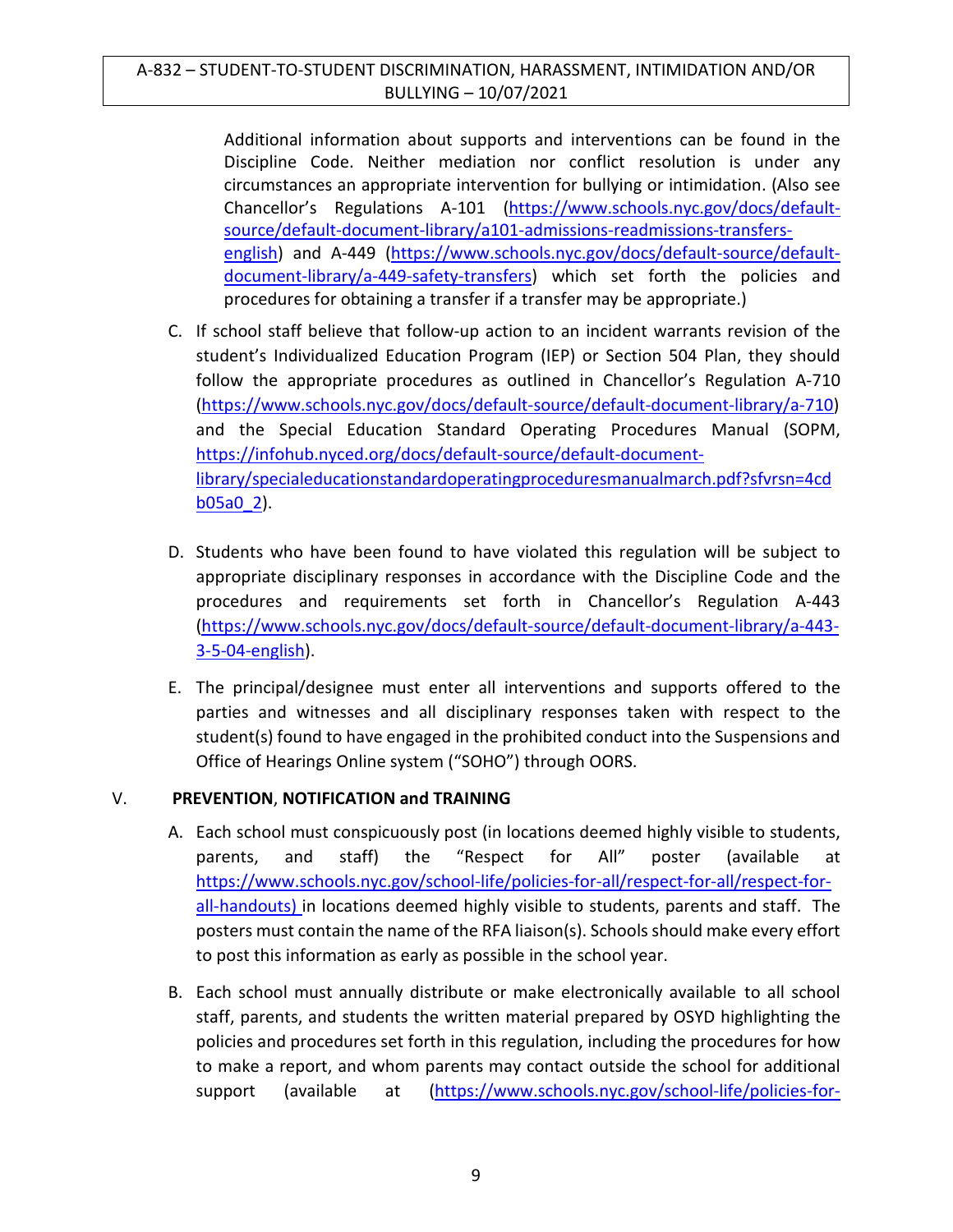## A-832 – STUDENT-TO-STUDENT DISCRIMINATION, HARASSMENT, INTIMIDATION AND/OR BULLYING – 10/07/2021

[all/respect-for-all/respect-for-all-handouts\)](https://www.schools.nyc.gov/school-life/policies-for-all/respect-for-all/respect-for-all-handouts). Schools must also make this information available to parents/students enrolling in the school during the school year.

- C. Each principal/designee must ensure that the name and contact information of the RFA liaison(s) are included on the school's website and shared with students and parents at least once per year, including but not limited to through electronic communication or sending such information home with students. Schools should make every effort to provide this information as early as possible in the school year.
- D. Each principal/designee must ensure that students have been provided with information and training developed by OSYD on the policy and procedures in this regulation by October 31 of each school year.
- E. Each principal must ensure that all staff members, including non-instructional staff, are provided with training developed by OSYD on the policy and procedures in this regulation by October 31 of each school year. Such training must address:
	- 1. Raising awareness and sensitivity to potential acts of discrimination, harassment, intimidation, and bullying directed at students, including, but not limited to, those acts based on a student's actual or perceived race, color, creed, ethnicity, national origin, citizenship/immigration status, religion, gender, gender identity, gender expression, sexual orientation, disability, or weight;
	- 2. The identification and mitigation of discrimination, harassment, intimidation, and bullying;
	- 3. The social patterns of discrimination, harassment, intimidation, and bullying;
	- 4. Preventing and responding to incidents of discrimination, harassment, intimidation, and bullying;
	- 5. Understanding the effects of discrimination, harassment, intimidation, and bullying and strategies for effectively addressing problems of exclusion, bias, and aggression in educational settings; and
	- 6. Promoting a safe and supportive school climate, including incorporating the concepts into classroom activities.
- F. Each principal must ensure that, in addition to the school training set forth in Section V.E, at least one (1) RFA liaison completes the RFA mandated training developed by OSYD which addresses: 1) human relations in the areas of race, color, creed, ethnicity, national origin, citizenship/immigration status, religion, gender, gender identity, gender expression, sexual orientation, disability and weight, and 2) the issues set forth in Section V.E.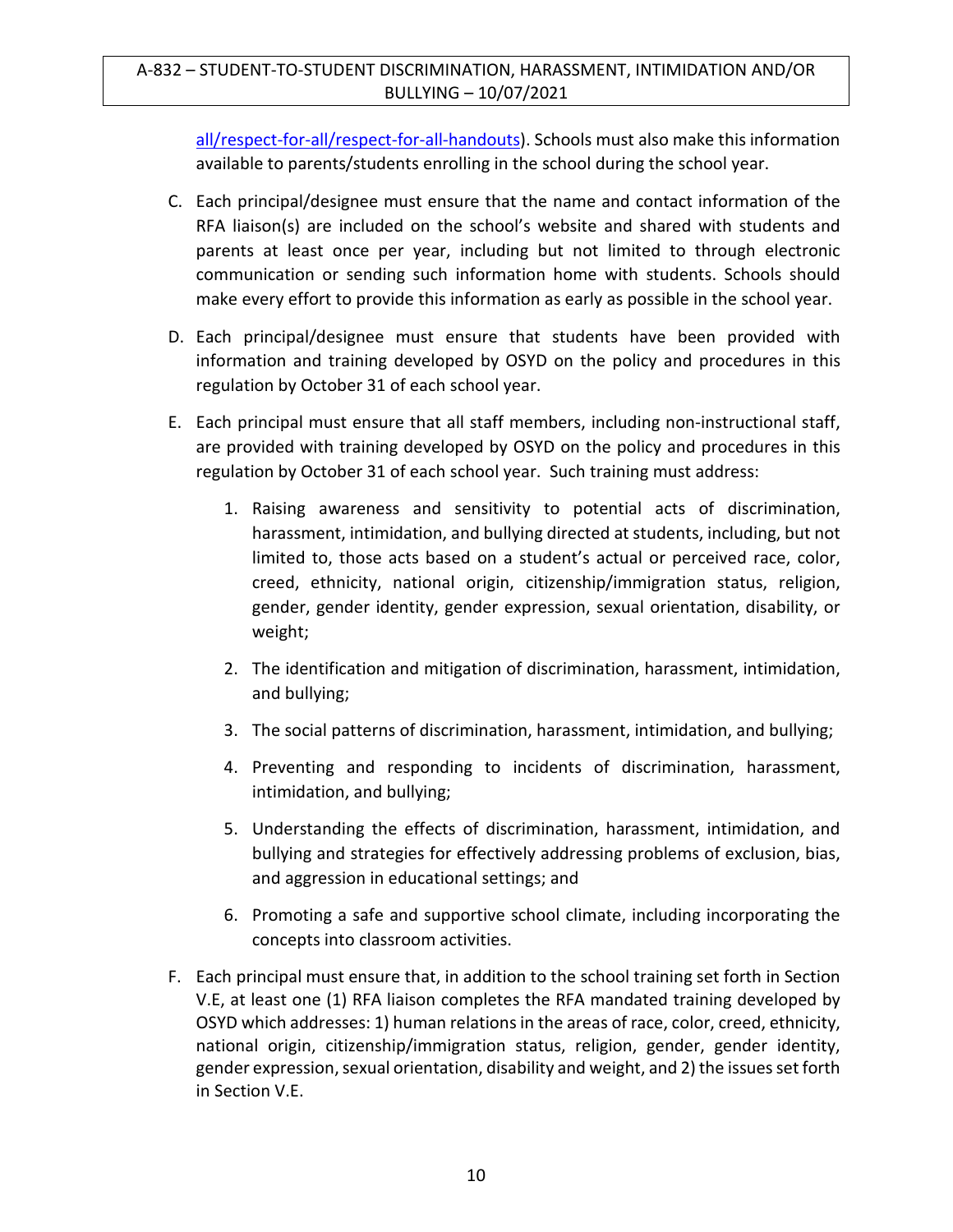G. A copy of this regulation must be made available to parents, school staff and students upon request.

### **VI. CONSOLIDATED SCHOOL AND YOUTH DEVELOPMENT PLAN**

Each principal must submit the following information, and any additional information as determined by the DOE, in its annual Consolidated School and Youth Development Plan by October 31 of each school year:

- A. The name of the RFA liaison(s). This information must be updated as appropriate.
- B. Certification that at least one (1) RFA liaison has or will receive the training set forth in Section V.F.
- C. Certification that students have been provided with information and training on the policy and procedures in this regulation as set forth in Section V.D.
- D. Certification that staff members, including non-instructional staff, have been provided with the information and training set forth in Section V.E.
- E. Confirmation that the agenda, signed attendance rosters and a copy of all training materials to document the annual staff training required by Section V.E are on file at the school; and
- F. A plan for preventing and addressing bias, harassment, intimidation, and/or bullying.

#### **Vll. CONFIDENTIALITY**

It is the policy of the DOE to respect the privacy of all parties and witnesses to reports made under this regulation. However, the need for confidentiality must be balanced against the obligation to cooperate with police investigations, to provide due process, and/or to take necessary action to investigate or resolve the report, including providing supports and interventions. Therefore, information regarding the report may be disclosed in appropriate circumstances or as required by law or where necessary to protect a student whose safety or well-being is at risk.